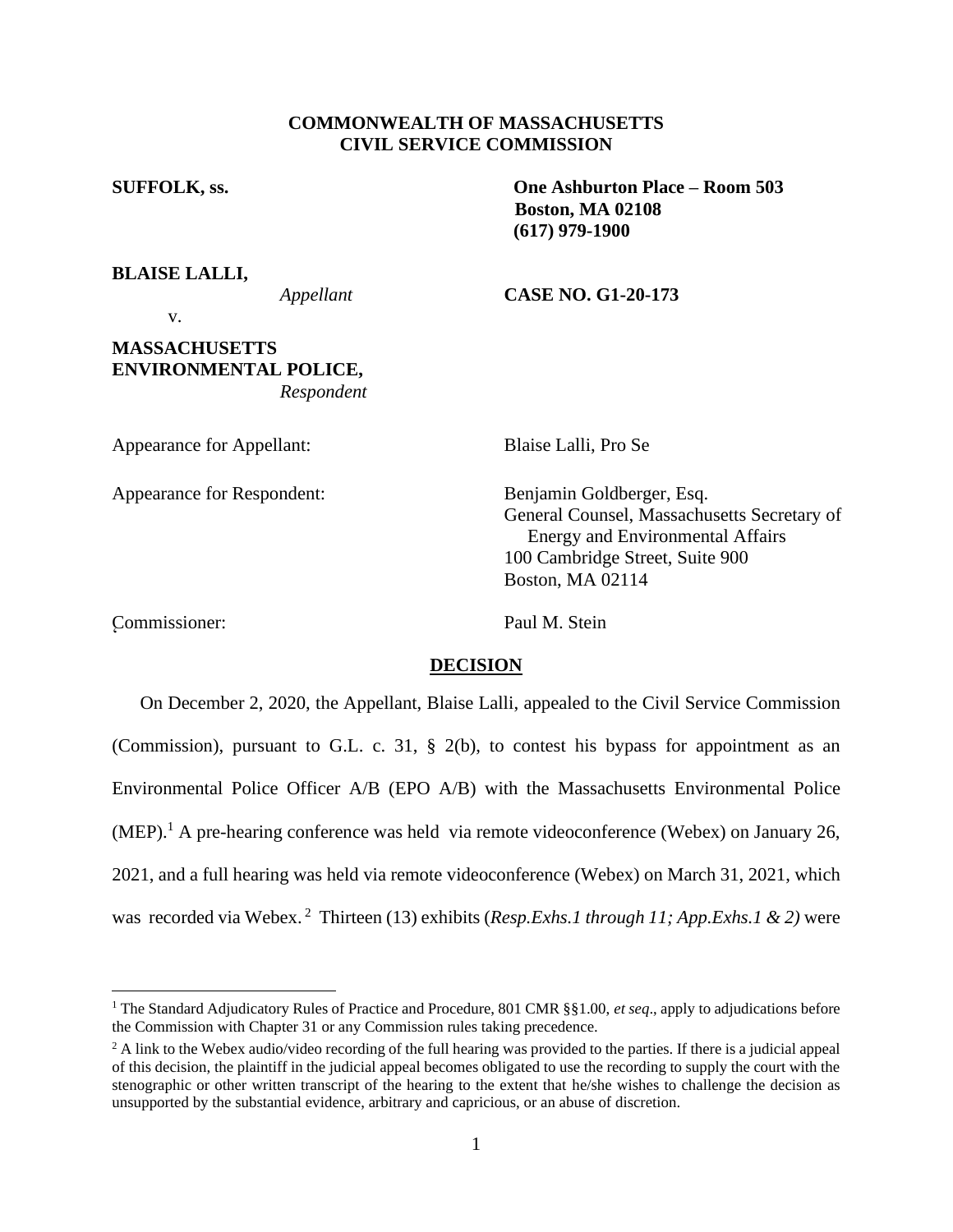received in evidence. Neither party chose to file a proposed Post-Hearing Decision. For the reasons stated below, Mr. Lalli's appeal is denied.

#### **FINDINGS OF FACT**

Based on the Exhibits entered into evidence and the testimony of the following witnesses: *Called by the Appointing Authority*:

■ MEP Lieutenant James Cullen *Called by the Appellant:*

■ Blaise Lalli, Appellant

and taking administrative notice of all matters filed in the case, pertinent law and reasonable inferences from the credible evidence, a preponderance of evidence establishes these facts:

1. The Appellant, Blaise Lalli, resides in Bourne, MA. He has earned approximately 40 credits toward a bachelor's degree in Criminal Justice. He is a qualified military veteran, having served honorably with the U.S. Air Force, assigned to Security (Military Police) duties. He has approximately three years of recreational boating experience. (Resp.*Exh.4; App.Exhs.1&2 Testimony of Appellant)*

2. The Appellant has been employed as a permanent, full-time Police Officer with the Wareham Police Department (WPD) for approximately 14 years. As a WPD police officer, on occasion, Officer Lalli has been called upon to respond to incidents involving environmental issues, such as animal control, improper use of off-road vehicles and illegal dumping. Some incidents involve assisting the MEP and the Wareham DNR (Department of Natural Resources), a municipal level environmental enforcement unit. (*App.Exh.1; Testimony of Appellant*)

3. Officer Lalli took and passed the civil service examination for EPO A/B and his name appeared ranked #6 on Certification #07429, dated July 20, 2020, issued to the MEP by the Massachusetts Human Resources Division (HRD), from which MEP eventually hired seven (7) candidates, of which six (6) were ranked below Mr. Lalli. (*Stipulated Facts*)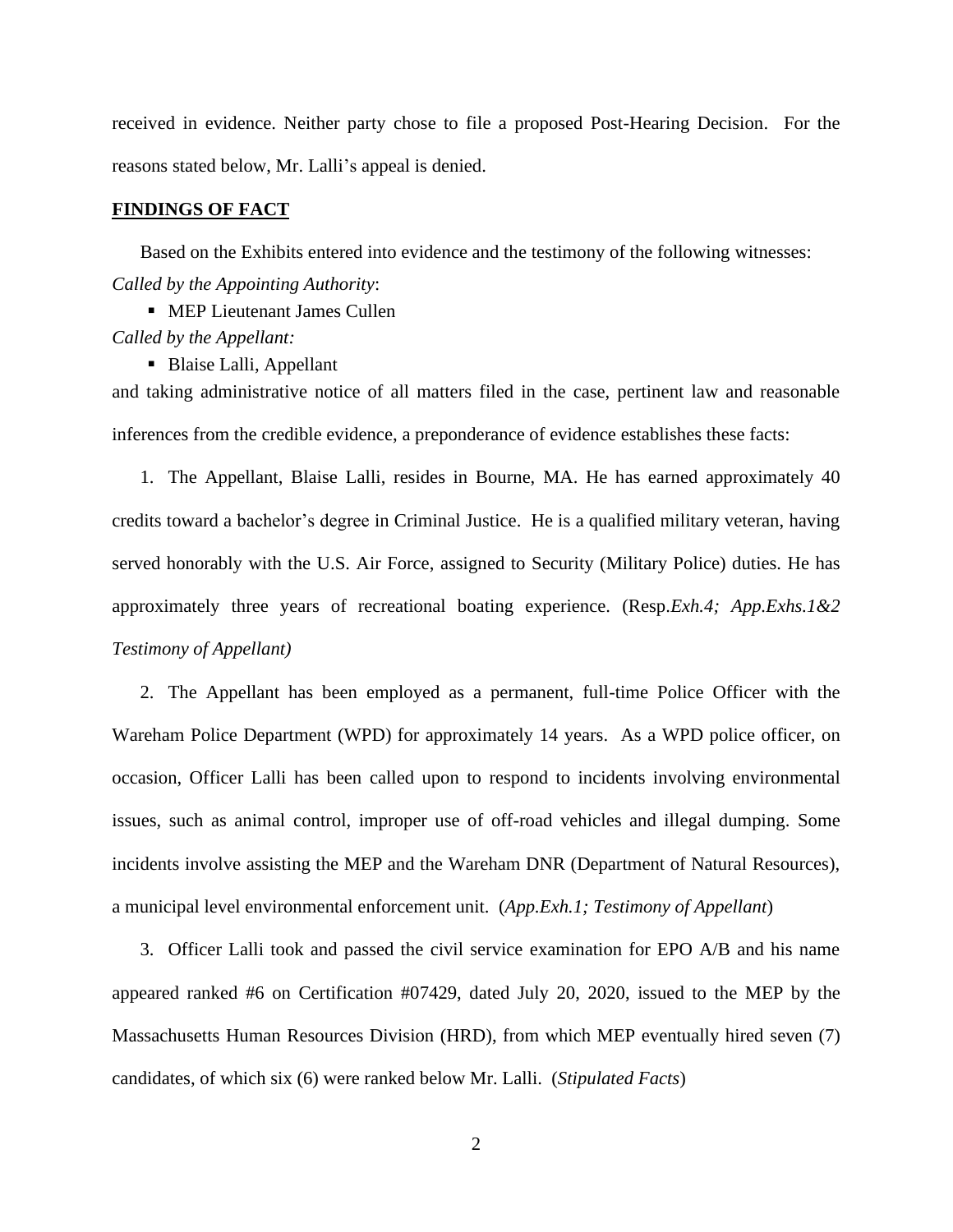4. The MEP is a law enforcement agency of approximately 90 officers whose primary mission includes protection of the environment and natural resources through enforcement, education and outreach, with jurisdiction covering the entire Commonwealth coexistent with the Massachusetts State Police, as well as in the state's territorial waters (three mile limit) and "customs waters" (up to twelve miles offshore). (*Testimony of Lt. Cullen; Administrative Notice [https://www.mass.gov/service-details/the-massachusetts-environmental-police-our-mission]*)

5. Because the unique focus of the MEP on protection of the Commonwealth's environment and natural resources covers a range of specialized and technical subjects (e.g., fish and wildlife, protection of endangered species and laws regulating commercial marine vessels, recreational boating and recreational off-road vehicles [ORVs]), the minimum entrance requirements for the position of EPO A/B are tailored to fit this mission. In particular, in addition to a high school diploma, applicants must have the following minimum experience or education:

- *At least two years of full-time, or equivalent part-time, professional or paraprofessional experience* in wildlife or fisheries conservation or management, natural resources conservation or management, biological or environmental science, forestry, ecology, marine science, conservation law enforcement or related filed, or any equivalent combination of such experience and the substitutions below.
- *An Associate's degree in environmental science*, biology, oceanography, ecology, natural resources management, wildlife management, fisheries management, forestry, conservation law enforcement or related field, may be substituted for one year of the required experience on the basis of two years of education\* for one year of experience.
- *A Bachelor's or higher degree in environmental science*, biology, oceanography, ecology, natural resources management, wildlife management, fisheries management, forestry, conservation law enforcement or related field, may be substituted for the required experience on the basis of two years of education for one year of experience.
- One year of education equals 30 semester hours or its equivalent. Education completed toward a degree will be prorated on the basis of the proportion of the requirements actually completed."

(*Resp. Exhs.1 & 3; Testimony of Lt. Cullen*) (*emphasis added*)

6. The MEP's minimum entrance requirements are established by approval from HRD, with

input from the various stakeholders (e.g., Department of Fish & Game, Department of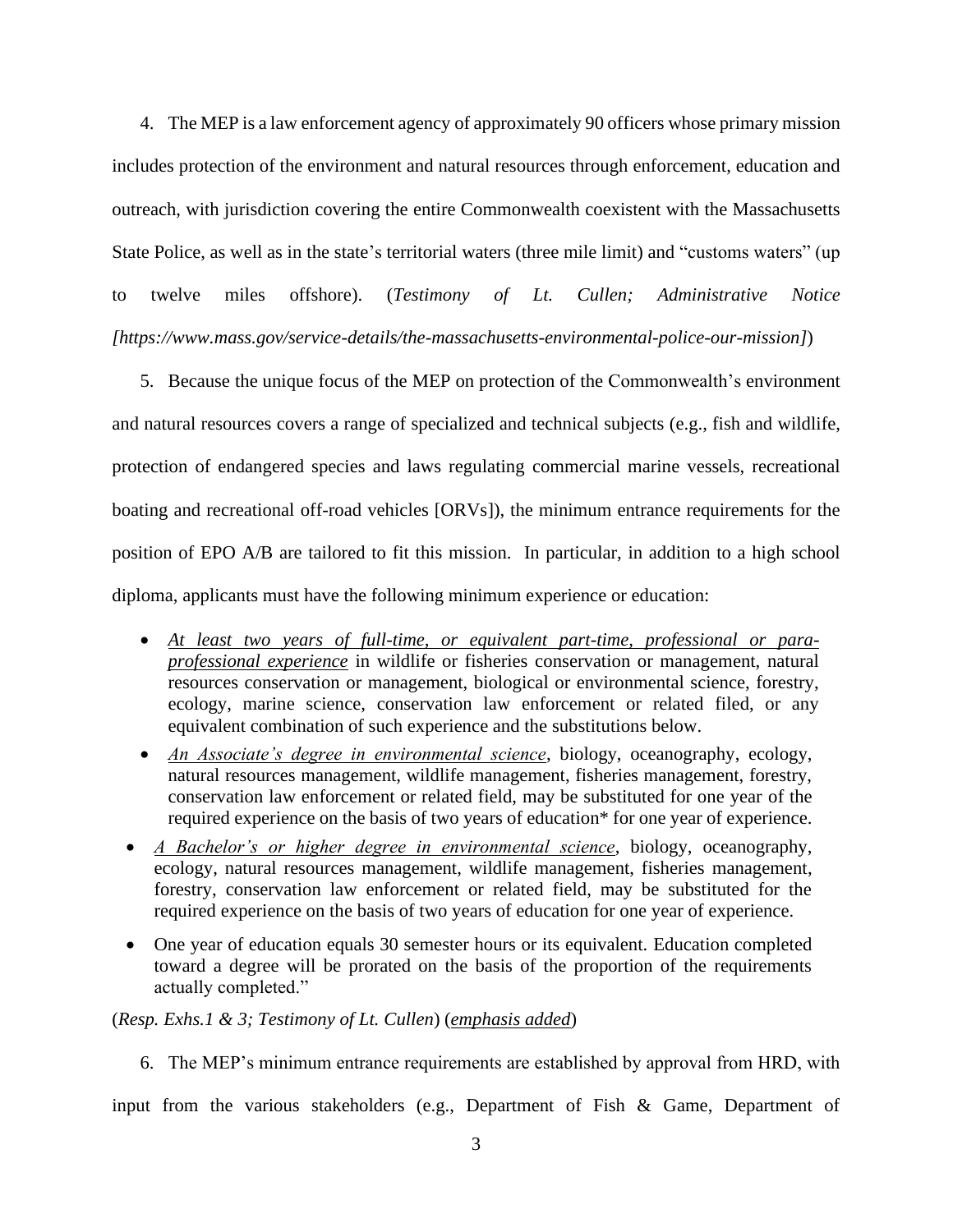Conservation & Recreation, Department of Environment Protection). (*Administrative Notice [G.L.c.31, §5 & §18]*)

7. The experience that meets these entrance requirements includes such full-time jobs as a Harbormaster, Park Ranger, Fish & Game Warden, Coast Guard duty and Marine Fisheries scientists and technicians. It also may include part-time, seasonal or volunteer work as an assistant Harbormaster or Shellfish Constable, as well as employment or volunteer work for the Division of Fisheries & Wildlife, the Audubon Society or similar conservation organizations. (*Testimony of Lt. Cullen*)

8. Presently, and historically, a Criminal Justice college degree and/or the work of a typical municipal police officer have not been considered acceptable education and/or experience by the MEP to meet the entrance requirements for EPO A/B. The few exceptions are some coastal municipalities that operate their own Marine Units, which do handle some of the same type of boating safety issues as the MEP. For a brief period, a prior MEP Colonel did decide to hire some officers with traditional law enforcement experience only, with mixed results. According to Lt. Cullen, of the approximately twenty officers hired on that basis, only about one in five (20%) became successful EPOs, with most of the others tending to gravitate back to traditional police work (traffic enforcement, personal and property crimes, etc.) rather than devote their full time and attention to conservation and environmental protection. (*Testimony of Lt. Cullen*)

9. The MEP processes all EPO A/B candidates through an initial screening interview before a five-member panel of MEP senior officers and HR management to provide each candidate with an opportunity to establish they met the necessary minimum entrance requirements. (*Resp.Exhs.1 through 3; Testimony of Lt. Cullen*)

4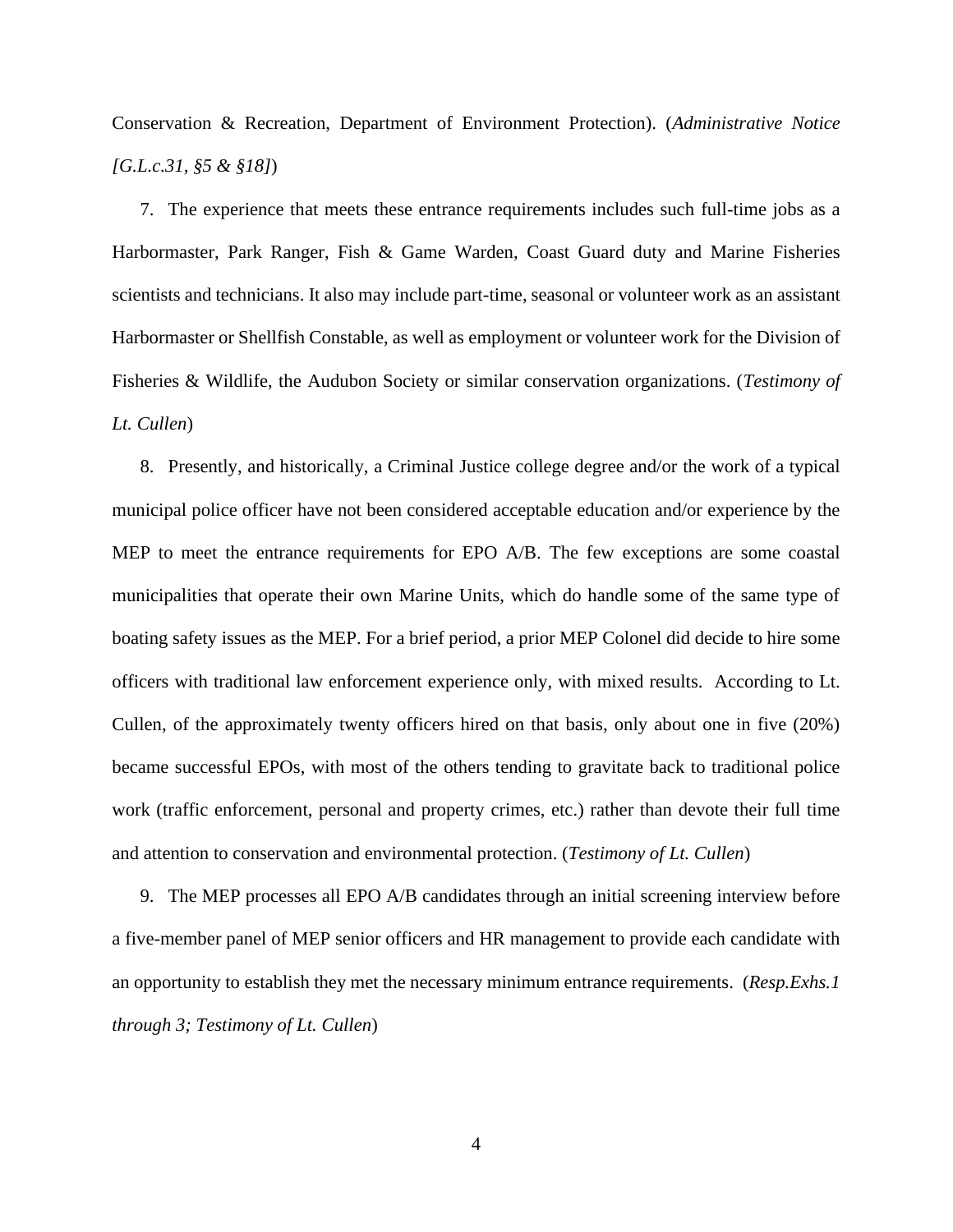10. Officer Lalli presented the panel with a one-page letter outlining his experience as a WPD Police Officer, in which he summarized his environmental related work as follows:

"During my years of service, I have responded to recreational off-road vehicle complaints, hunting complaints, sick or injured wild animals, illegal dumping complaints, animal control issues, and waterways emergencies. I have also assisted officers of the Massachusetts Environmental Police as a backup officer on various occasions over the years, most notably, as they attempted to combat elver poaching".

(*Resp.Exh. 4*)

11. Officer Lalli also provided the panel with a letter of recommendation from the Director of the Wareham DNR (who is also the Wareham Harbormaster), noting that Officer Lalli has worked with the DNR "many times" on "various calls involving marine and environmental incidents, shellfish enforcement, orv [off-road vehicle] enforcement and animal control issues of both domestic and wildlife." (*Resp.Exh.4*)

12. Following his appearance before the screening interview panel, on the unanimous recommendation of the panel, the MEP determined that Officer Lalli did not possess the necessary two years of full-time experience or educational substitute necessary to meet the minimum entrance requirements. (*Resp.Exhs.2 & 4; Testimony of Lt. Cullen*)

13. The MEP counts both full-time and part-time experience working in a related environmental field, using approximately 2000 hours of part-time experience as equivalent to one year of full-time experience. The six lower ranked candidates that were hired over Officer Lalli provided the following evidence that met the MEP's Minimum Entrance Requirements:

- Candidate  $A 12$  years with the US Coast Guard as a certified boarding officer
- Candidate  $B 4$  years of experience as the Falmouth Town Arborist and 5 years of experience as the Falmouth Assistant Harbormaster
- Candidate C-- Over 6,000 documented aggregate hours employed as a commercial lobsterman, work in aquacultures and US Coast Guard duty
- Candidate  $D 8$  years with the US Coast Guard as a certified boarding team member (BTM), including 30+ search and rescue cases and LNG tanker escorts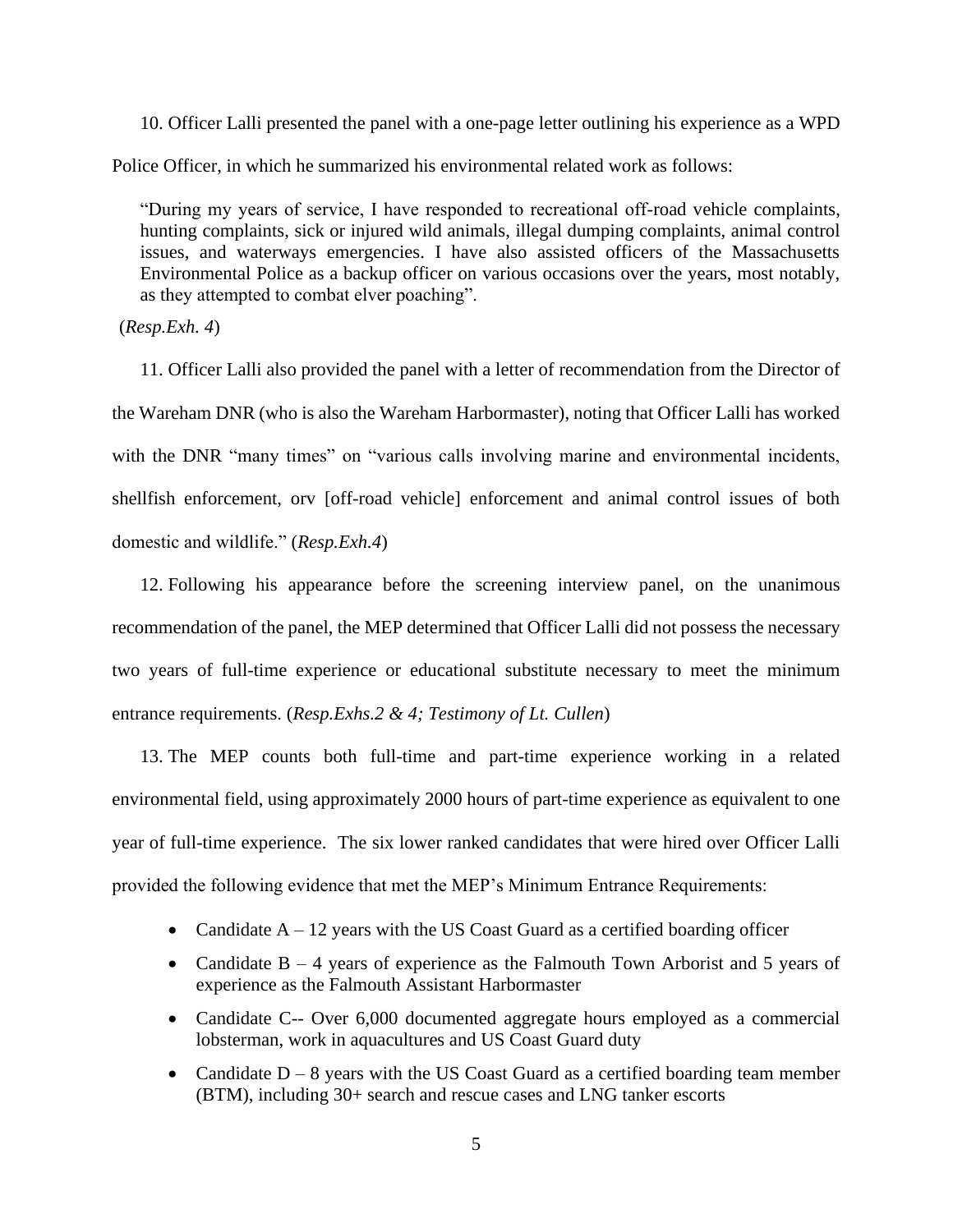- Candidate E Bachelor of Science degree in Environmental Studies
- Candidate F Master of Science degree in Environmental Policy
- Candidate  $G -$  Bachelor of Science degree in Environmental Science & Geology (earned while employed as an East Bridgewater Police Officer)

### (*Exhs.5 through 11; Testimony of Lt. Cullen*)

14. Officer Lalli's submission to the MEP panel did not contain any specific breakdown of his work on environmental issues as a WPD police officer. At the Commission hearing, he produced an extensive set of incident reports covering the period from 2005 through 2020, showing the work that he had performed as a WPD officer during that period in response to calls involving environmental issues. That documentation showed the following:

- For the immediately preceding three years (2018 to 2020), Officer Lalli responded to a total of 21 calls which he identified as environmentally related, or about 6 calls per year, on which he logged approximately 90 minutes of time, in the aggregate, from dispatch to clearing the call.
- In the 11 prior years of service with the WPD, Officer Lalli typically responded to 8 calls per year that he identified as environmentally related.

### (*App.Exh.1; Testimony of Appellant & Lt. Cullen*)

15. According to Lt. Cullen, an EPO can be expected to respond to approximately 4 to 5 environmental calls per shift. Unlike a typical municipal police department, which operates 24/7 with a patrol supervisor and duty officer assigned to supervise each shift, the typical EPO works with little regular supervision or back-up. Lt. Cullen, for example, who supervises an MEP region from the Rhode Island border to Cape Cod, has one Sergeant under his command, to supervise a total staff of 5 EPOs. (*Testimony of Lt. Cullen*)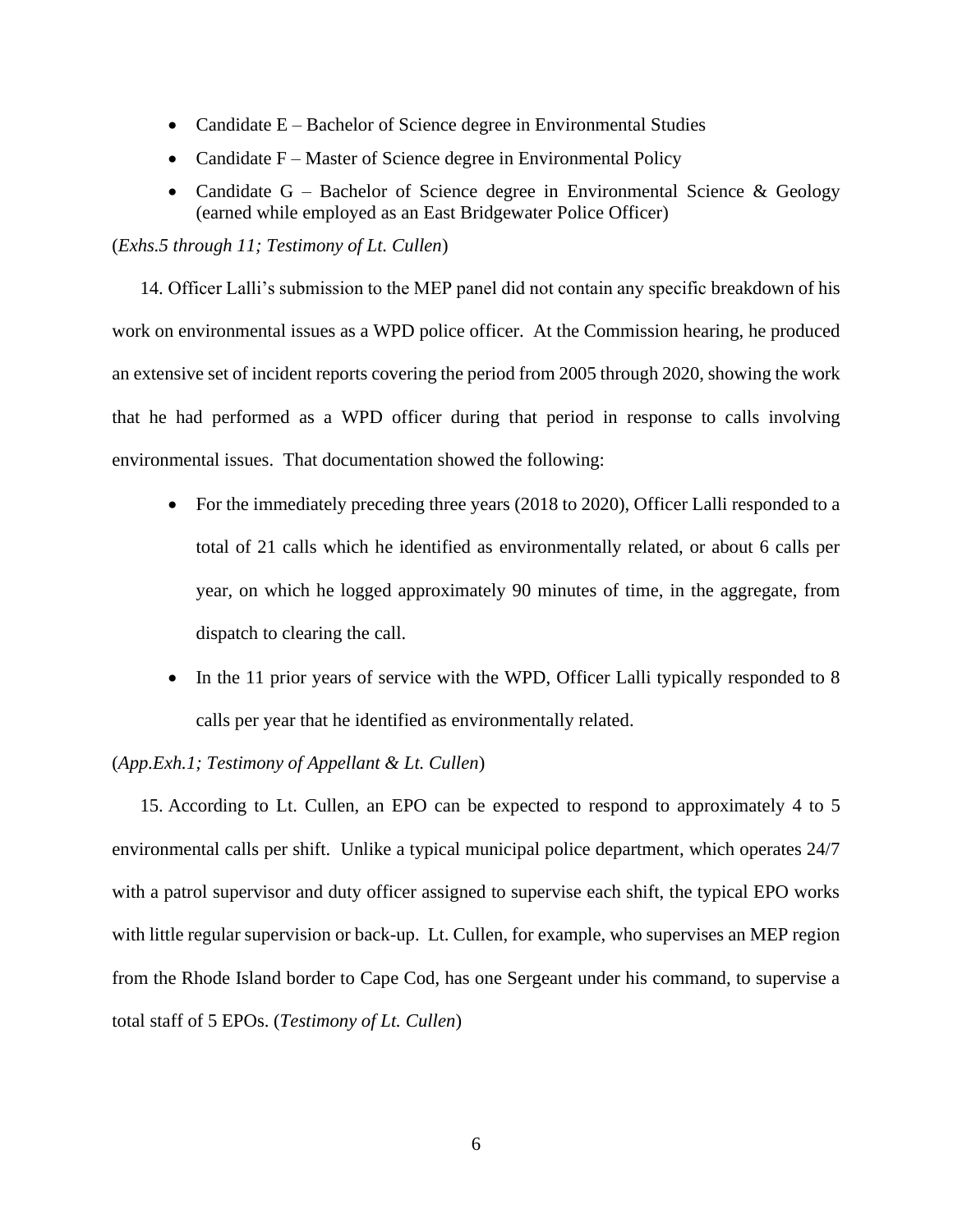16. By letter dated September 14, 2020, MEP Colonel Shaun Santos informed Officer Lalli that he was bypassed for appointment due to his failure to meet the minimum entrance requirements for the position of EPO A/B. (*Exh.2*)

17. This appeal duly ensued. (*Claim of Appeal*)

#### **APPLICABLE CIVIL SERVICE LAW**

The core mission of Massachusetts civil service law is to enforce "basic merit principles" for "recruiting, selecting and advancing of employees on the basis of their relative ability, knowledge and skills" and "assuring that all employees are protected against coercion for political purposes, and are protected from arbitrary and capricious actions." G.L. c. 31, § 1. See, e.g., [Massachusetts](http://web2.westlaw.com/find/default.wl?mt=Massachusetts&db=578&rs=WLW15.04&tc=-1&rp=%2ffind%2fdefault.wl&findtype=Y&ordoc=2029136022&serialnum=2001441097&vr=2.0&fn=_top&sv=Split&tf=-1&pbc=70F732C1&utid=1)  [Ass'n of Minority Law Enforcement Officers v. Abban,](http://web2.westlaw.com/find/default.wl?mt=Massachusetts&db=578&rs=WLW15.04&tc=-1&rp=%2ffind%2fdefault.wl&findtype=Y&ordoc=2029136022&serialnum=2001441097&vr=2.0&fn=_top&sv=Split&tf=-1&pbc=70F732C1&utid=1) 434 Mass. 256, 259, (2001); MacHenry v. Civil Serv. Comm'n, 40 Mass. App. Ct. 632, 635 (1995), rev. den., 423 Mass. 1106 (1996).

Basic merit principles in hiring and promotion calls for regular, competitive qualifying examinations, open to all qualified applicants, from which eligible lists are established, ranking candidates according to their exam scores, along with certain statutory credits and preferences, from which appointments are made, generally, in rank order, from a "certification" of the top candidates on the applicable civil service eligible list, using what is called the  $2n+1$  formula. G.L. c. 31, §§ 6 through 11, 16 through 27; Personnel Administration Rules, PAR.09. In order to deviate from that formula, an appointing authority must provide specific, written reasons – positive or negative, or both, consistent with basic merit principles, to affirmatively justify bypassing a higher ranked candidate in favor of a lower ranked one. G.L. c. 31, § 27; PAR.08(4)

A person may appeal a bypass decision under G.L. c. 31, § 2(b) for de novo review by the Commission. The Commission's role is to determine whether the appointing authority had shown, by a preponderance of the evidence, that it has "reasonable justification" for the bypass after an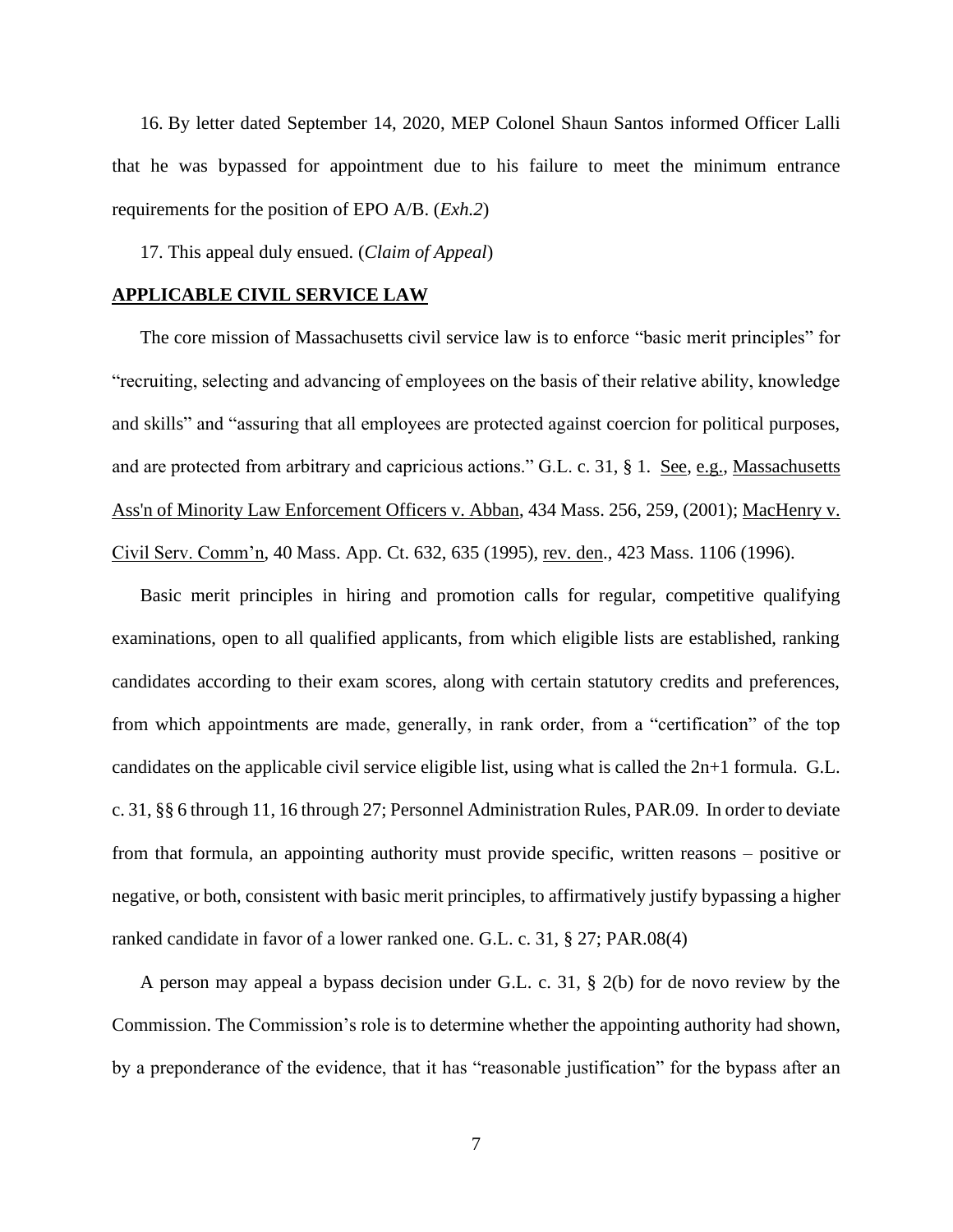"impartial and reasonably thorough review" of the relevant background and qualifications bearing on the candidate's present fitness to perform the duties of the position. Boston Police Dep't v. Civil Service Comm'n, 483 Mass. 474-78 (2019); Police Dep't of Boston v. Kavaleski, 463 Mass. 680, 688-89 (2012); [Beverly v. Civil Service Comm'n, 78 Mass.](http://web2.westlaw.com/find/default.wl?mt=Massachusetts&db=578&rs=WLW15.04&tc=-1&rp=%2ffind%2fdefault.wl&findtype=Y&ordoc=2029136022&serialnum=2023501172&vr=2.0&fn=_top&sv=Split&tf=-1&pbc=70F732C1&utid=1) App. Ct. 182, 187 (2010); Leominster v. Stratton, 58 Mass. App. Ct. 726, 727-28 (2003).

"Reasonable justification . . . means 'done upon adequate reasons sufficiently supported by credible evidence, when weighed by an unprejudiced mind, guided by common sense and by correct rules of law'". Brackett v. Civil Service Comm'n, 447 Mass. 233, 543 (2006); Commissioners of Civil Service v. Municipal Ct., 359 Mass. 211, 214 (1971), and cases cited. See also Mayor of Revere v. Civil Service Comm'n, 31 Mass. App. Ct. 315, 321 (1991) (bypass reasons "more probably than not sound and sufficient")

Appointing authorities are vested with a certain degree of discretion in selecting public employees of skill and integrity. See, e.g., City of Cambridge v. Civil Service Comm'n, 43 Mass. App. Ct. 300, 303-305, rev. den., 428 Mass. 1102 (1997) (*emphasis added*) However, the governing statute, [G.L.](https://1.next.westlaw.com/Link/Document/FullText?findType=L&pubNum=1000042&cite=MAST31S2&originatingDoc=Ib21af0ded3bd11d99439b076ef9ec4de&refType=LQ&originationContext=document&transitionType=DocumentItem&contextData=(sc.History*oc.UserEnteredCitation)) c. 31, § 2(b), gives the Commission's de novo review "broad scope to evaluate the legal basis of the appointing authority's action" and it is not necessary for the Commission to find that the appointing authority acted "arbitrarily and capriciously." Id.

#### **ANALYSIS**

The MEP has shown by a preponderance of the evidence that it was reasonably justified to bypass the Appellant for appointment as an EPO A/B on the grounds that he did not possess the minimum entrance requirements specified for the position by MEP and approved by HRD. These requirements call for education and experience directly related to the subject of natural resource and environmental protection and reasonably related to the requirements of the job. They are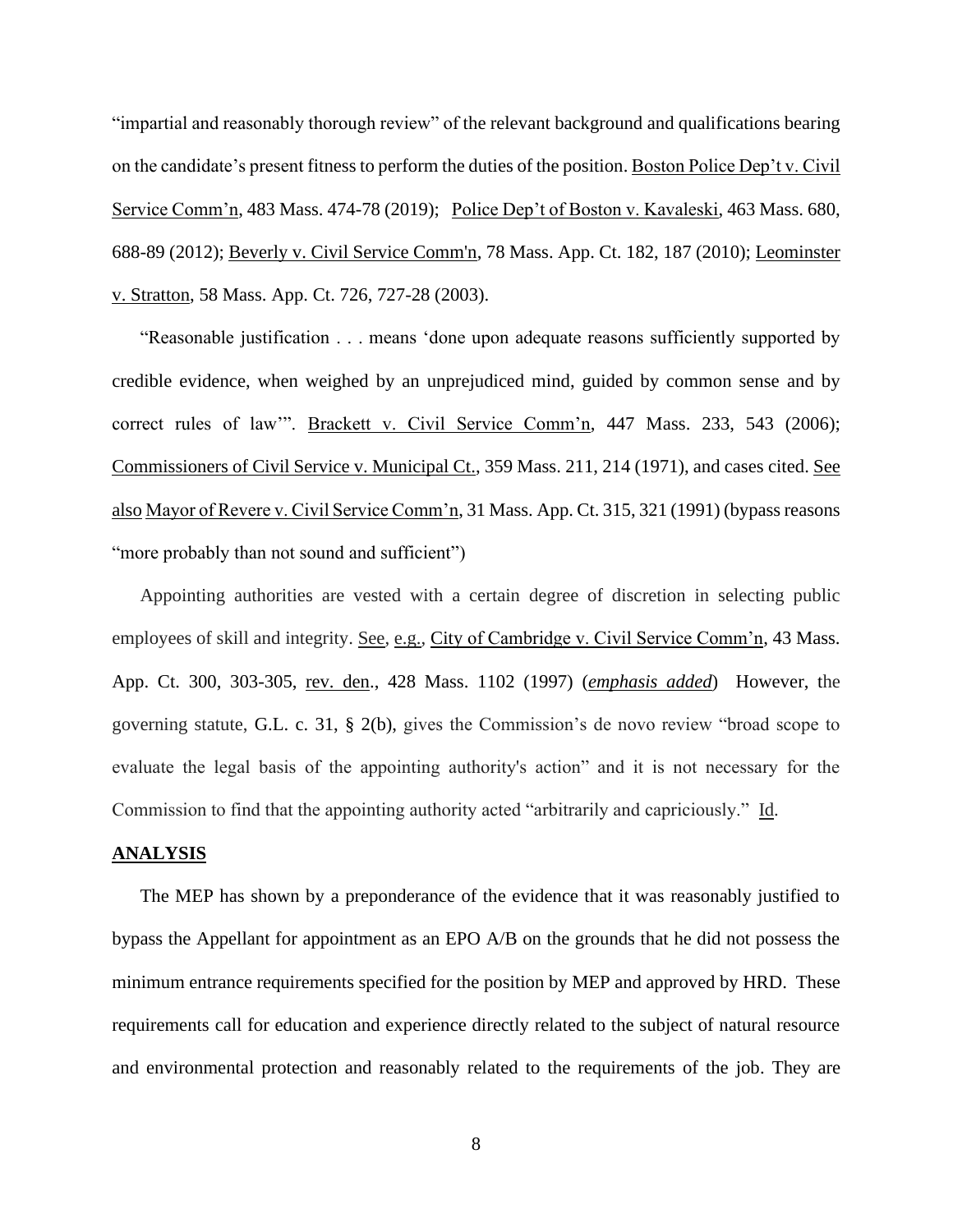uniformly applied to all candidates (save for a brief, less than successful experiment some years ago that enabled a few candidates to be hired whose qualifications were limited to general police work). The Commission has made clear that, absent proof that job requirements are arbitrary or unequivocally irrelevant to the performance of the duties required of the position, it will defer to the interpretation given to those requirements by the appointing authority, who is best situated and informed on those matters. See Harrell v. Massachusetts Environmental Police, 33 MCSR 30 (2020). See also Graham v. Department of Conservation & Recreation, 31 MCSR 337 (2018) (DCRs definition of "major park" and other terms); Trubiano v. Department of Conservation & Recreation, 31 MCSR 298 (2018) (definition of "major recreational area" and "heritage park").

In the case of Officer Lalli, he had not earned a college degree and his limited experience as a WPD police officer falls well short of the two years  $(4,000+$  hours) of equivalent experience in environmentally related work that MEP deems necessary to meet the minimum entrance requirements. I recognize that Officer Lalli believes his high level of achievement on the EPO A/B civil service exam, together with his honorable military service, should be considered in assessing his qualifications to become an EPO. He certainly deserves praise for those achievements but, unfortunately, they do not change the terms specified by HRD and MEP as the minimum entrance requirements for the position of an EPO. The Commission is constrained to apply those requirements as written.

In sum, Officer Lalli has many attributes that would serve him well in the job of an EPO. The path remains open for him to document in the future that he has achieved the appropriate two years of experience or earned an equivalent qualifying degree, as other candidates have done. At this time, however, the MEP has provided reasonable justification not to appoint him because he does not meet the minimum entrance requirements needed to qualify him for appointment.